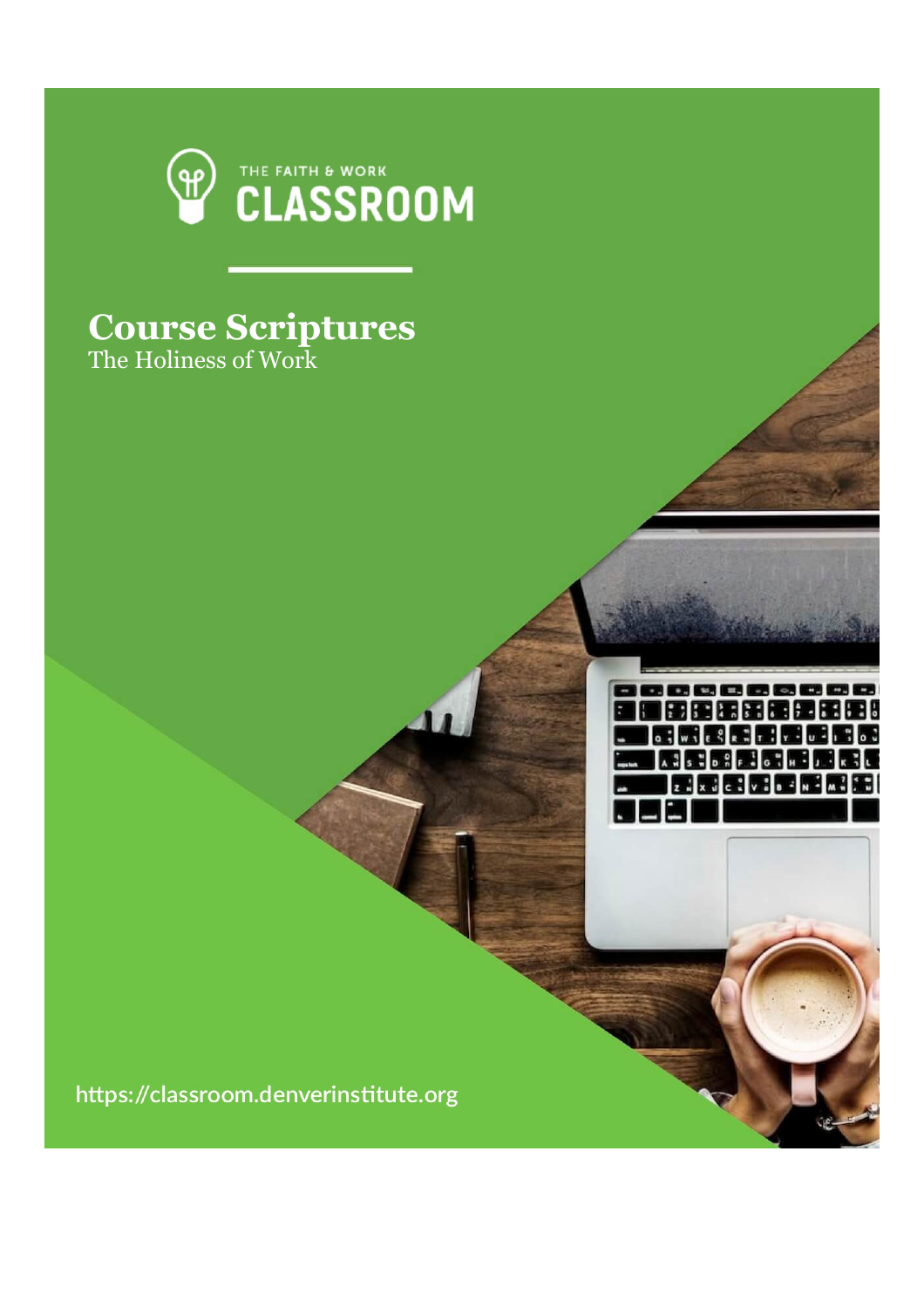

 $\bullet$  God looked over everything he had made;  $\bullet$ 

it was so good, so very good!

Genesis 1:31a The Message

 $^\circ$  By the seventh day God had finished the work he had been doing; so on the seventh day he rested from  $^\circ$ all his work. <sup>3</sup> Then God blessed the seventh day and made it holy, because on it he rested from all the work of creating that he had done.

Genesis 2:2–3 NIV

Observe the Sabbath day, to keep it holy. Work six days and do everything you need to do. But the " " seventh day is a Sabbath to God, your God. Don't do any work…. For in six days God made Heaven, Earth, and sea, and everything in them; he rested on the seventh day. Therefore God blessed the Sabbath day; he set it apart as a holy day.

Exodus 20:8-11, The Message

I've filled him with the Spirit of God, giving him skill and know-how and expertise in every kind of craft<br>I've filled him with the Spirit of God, giving him skill and know-how and expertise in every kind of craft to create designs and work in gold, silver, and bronze; to cut and set gemstones; to carve wood—he's an all-around craftsman.

Exodus  $31:1-5$  The Message (vv.  $3-5$ )

 $\frac{24}{1}$  A person can do nothing better than to eat and drink and find satisfaction in their own toil. This too, I see, is from the hand of God, <sup>25</sup> for without him, who can eat or find enjoyment?

Ecclesiastes 2:24-25 NIV

**Notes:**